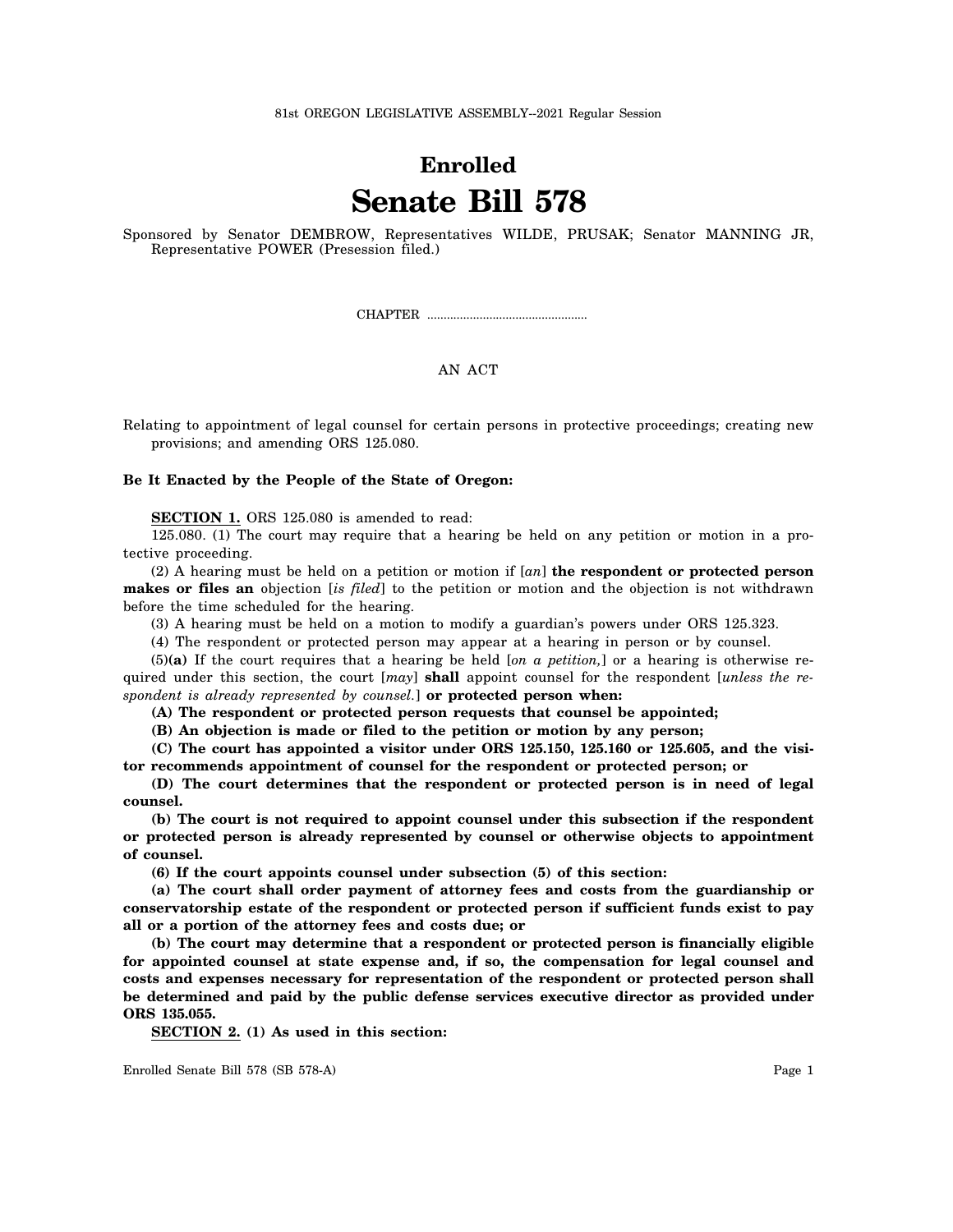**(a) "Case subtype" means guardianship, conservatorship or guardianship and conservatorship.**

**(b) "Case type" means adult protective proceeding or minor protective proceeding.**

**(2) No later than September 15 of each year, the Judicial Department shall submit, to the interim committees of the Legislative Assembly related to the judiciary, a report on county-level data concerning protective proceedings in Multnomah, Lane and Columbia Counties during the two calendar years immediately preceding the year of the report, including:**

**(a) The number of protective proceedings initiated, broken out by case type and case subtype;**

**(b) The number of protective proceedings where the respondent was 65 years of age or older at the time the petition was filed;**

**(c) The number of protective proceedings granted, broken out by case type and case subtype; and**

**(d) The number of respondents or protected persons for whom the court appointed counsel under ORS 125.080, broken out by case subtype.**

**(3) The department, in consultation with the office of public defense services, shall also include in the report described in subsection (2) of this section, to the extent the data is available:**

**(a) The number of cases with court appointed counsel where payment for court appointed counsel was from the assets of the respondent or protected person, broken out by case subtype; and**

**(b) The aggregate number of hours court appointed counsel spent representing respondents or protected persons and the average number of hours court appointed counsel spent per case.**

**SECTION 3. The Judicial Department shall submit the first report required under section 2 of this 2021 Act no later than September 15, 2024, and annually thereafter.**

**SECTION 4. The amendments to ORS 125.080 by section 1 of this 2021 Act apply only to: (1) Hearings taking place in Multnomah County and Lane County on or after January 2, 2022;**

**(2) Hearings taking place in Columbia County on or after January 2, 2023; and**

**(3) Hearings taking place in any other county on or after January 2, 2024.**